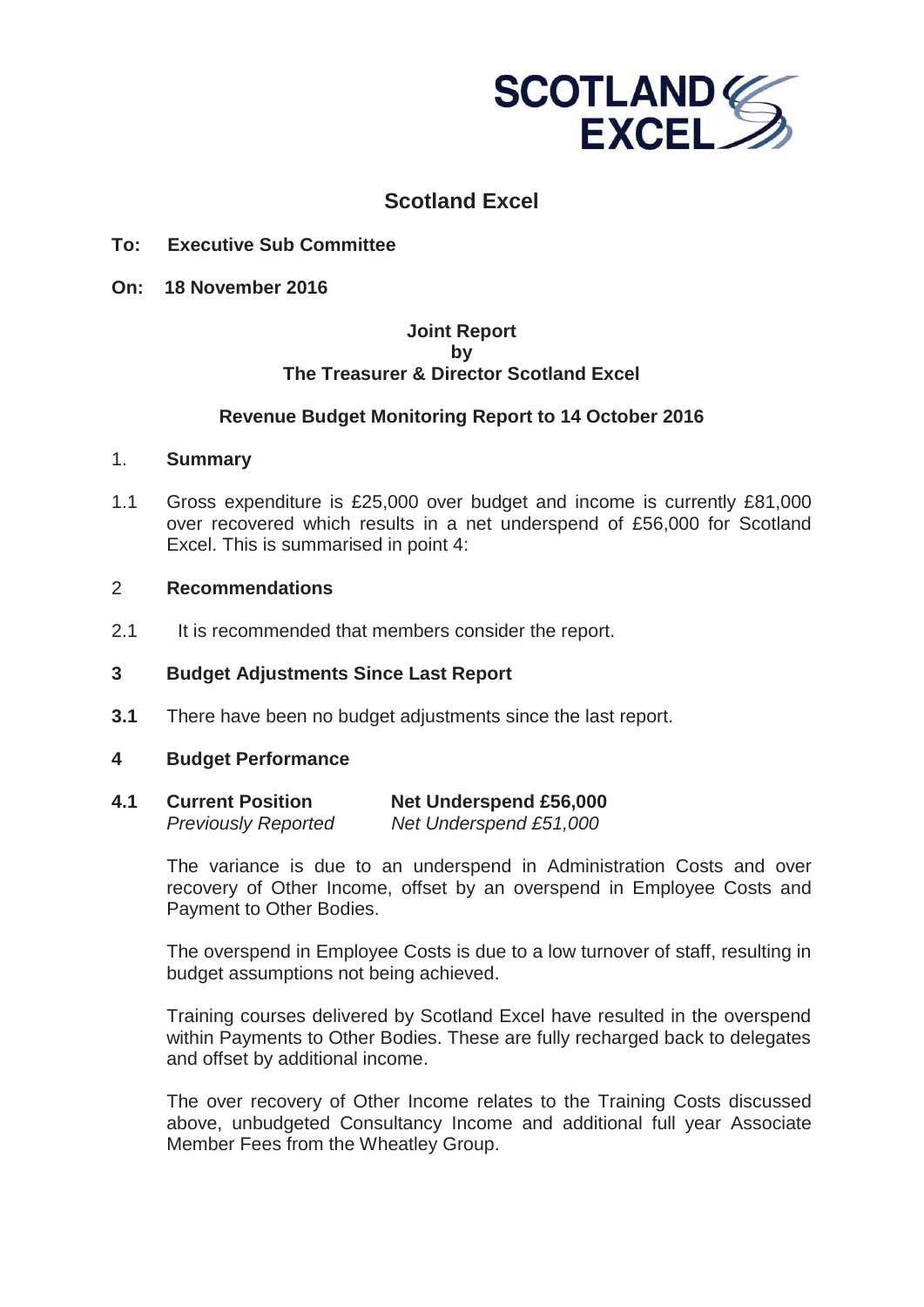# **4.2 Projected Year End Position**

The projected year end position shows a draw down from the general reserve of £192,384 which is £7,126 less than the approved draw down. The draw down from the National Care Home ring fenced reserve is £9,972.